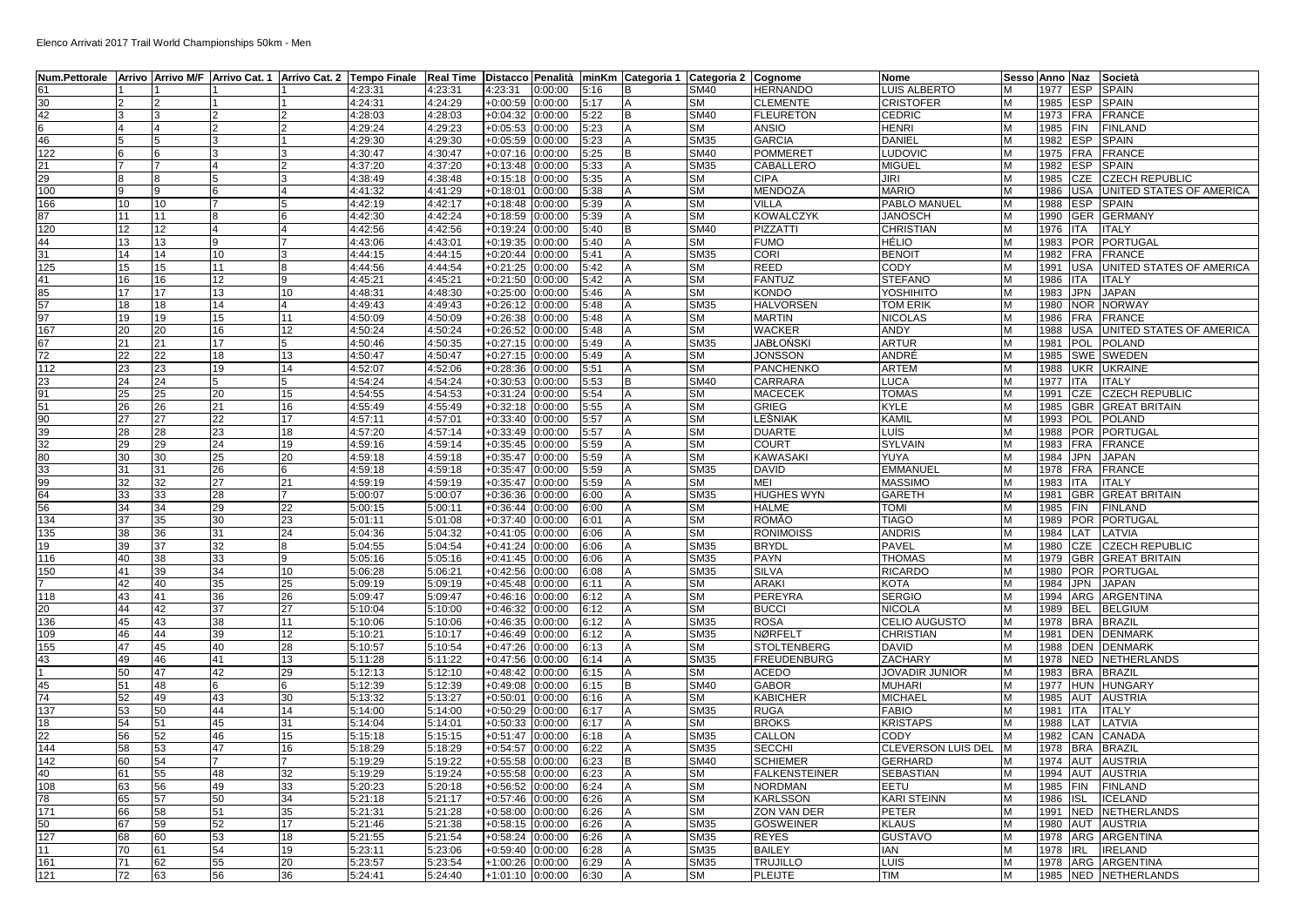| Num.Pettorale   Arrivo   Arrivo M/F   Arrivo Cat. 1   Arrivo Cat. 2   Tempo Finale   Real Time |            |     |          |                |         |         |                        |         |      |   | Distacco Penalità   minKm   Categoria 1   Categoria 2   Cognome |                      | Nome                    |   | Sesso Anno Naz |            | Società                  |
|------------------------------------------------------------------------------------------------|------------|-----|----------|----------------|---------|---------|------------------------|---------|------|---|-----------------------------------------------------------------|----------------------|-------------------------|---|----------------|------------|--------------------------|
| 145                                                                                            | 74         | 64  | 57       | 21             | 5:25:22 | 5:25:20 | +1:01:51               | 0:00:00 | 6:30 |   | SM35                                                            | <b>SEGUNDO</b>       | EFREN                   | M | 1981           | <b>ESP</b> | SPAIN                    |
| 119                                                                                            | 77         | 65  | 58       | 22             | 5:25:40 | 5:25:40 | +1:02:08               | 0:00:00 | 6:31 |   | <b>SM35</b>                                                     | <b>PIAZZA</b>        | <b>GEORG</b>            | M | 1979           | <b>ITA</b> | ITALY                    |
| 70                                                                                             | 78         | 66  | 59       | 23             | 5:26:43 | 5:26:38 | +1:03:11               | 0:00:00 | 6:32 |   | SM35                                                            | <b>JESKO</b>         | ANDREJS                 | M | 1982           | LAT        | LATVIA                   |
| 35                                                                                             | 79         | 67  | 60       | 37             | 5:26:44 | 5:26:40 | $+1:03:13$             | 0:00:00 | 6:32 |   | SМ                                                              | <b>DEVILLE</b>       | MATHIEU                 | M | 1989           | <b>BEL</b> | <b>BELGIUM</b>           |
| $\overline{4}$                                                                                 | 80         | 68  | 61       | 38             | 5:26:57 | 5:26:49 | +1:03:26               | 0:00:00 | 6:32 |   | SM                                                              | ANDERHALDEN          | DONNINO                 | M | 1984           | SUI        | SWITZERLAND              |
| 59                                                                                             | 81         | 69  | 62       | 39             | 5:27:00 | 5:27:00 | +1:03:29               | 00:00:0 | 6:32 |   | SМ                                                              | <b>HAWKS</b>         | HAYDEN                  | M | 1991           | USA        | UNITED STATES OF AMERICA |
| 14                                                                                             | 82         | 70  | <b>R</b> |                | 5:27:05 | 5:27:01 | +1:03:33               | 0:00:00 | 6:33 |   | SM40                                                            | <b>BECH</b>          | PETER                   | M | 1976           | <b>DEN</b> | <b>DENMARK</b>           |
| 164                                                                                            | 86         | 71  | 63       | 40             | 5:28:50 | 5:28:47 | +1:05:19               | 0:00:00 | 6:35 |   | <b>SM</b>                                                       | <b>VAN GASSE</b>     | <b>ETIENNE</b>          | M | 1984           | <b>BEL</b> | <b>BELGIUM</b>           |
| 9                                                                                              | 89         | 72  | 64       | 41             | 5:33:07 | 5:33:05 | +1:09:35               | 0:00:00 | 6:40 |   | SM                                                              | <b>AUF DER HEIDE</b> | <b>MORITZ</b>           | M | 1987           | <b>GER</b> | <b>GERMANY</b>           |
| 49                                                                                             | 90         | 73  | 65       | 42             | 5:33:26 | 5:33:23 | +1:09:54               | 0:00:00 | 6:40 |   | SM                                                              | <b>GLUŠNEVS</b>      | <b>DIDZIS</b>           | M | 1991           | LAT        | LATVIA                   |
| 114                                                                                            | 91         | 74  | 66       |                | 5:33:32 | 5:33:30 | +1:10:01               | 0:00:00 | 6:40 |   | РM                                                              | <b>PAREDES</b>       | <b>FRANCO</b>           | M | 1996           |            | ARG ARGENTINA            |
| 123                                                                                            | 92         | 75  | 67       | 24             | 5:34:11 | 5:34:07 | +1:10:40               | 0:00:00 | 6:41 |   | <b>SM35</b>                                                     | <b>POPOV</b>         | <b>SERHII</b>           | M | 1980           | <b>UKR</b> | <b>UKRAINE</b>           |
| 8                                                                                              | 95         | 76  | 68       | 25             | 5:34:38 | 5:34:33 | +1:11:07               | 0:00:00 | 6:42 |   | SM35                                                            | ARNOLDSEN            | PETER                   | M | 1978           | <b>DEN</b> | <b>DENMARK</b>           |
| 153                                                                                            | 96         | 77  | 9        | 9              | 5:35:17 | 5:35:17 | +1:11:46               | 0:00:00 | 6:42 | B | SM40                                                            | <b>SOUZA</b>         | ERNANI DE               | M | 1976           | <b>BRA</b> | <b>BRAZIL</b>            |
| 159                                                                                            | 100        | 78  | 69       | 26             | 5:37:51 | 5:37:41 | +1:14:20               | 0:00:00 | 6:45 |   | <b>SM35</b>                                                     | <b>TIERNEY</b>       | PAUL                    | M | 1982           | <b>IRL</b> | <b>IRELAND</b>           |
| 28                                                                                             | 104        | 79  | 70       | 43             | 5:40:14 | 5:40:06 | $+1:16:43$             | 0:00:00 | 6:48 |   | SМ                                                              | <b>CIMERMANIS</b>    | <b>OSKARS</b>           | M | 1985           | LAT        | LATVIA                   |
| 71                                                                                             | 107        | 80  | 71       | 44             | 5:42:04 | 5:42:00 | +1:18:33               | 0:00:00 | 6:50 |   | SM                                                              | <b>JOCHUM</b>        | DANIEL                  | M | 1993           | AUT        | <b>AUSTRIA</b>           |
| 106                                                                                            | 109        | 81  | 72       | 45             | 5:42:25 | 5:42:23 | +1:18:54               | 0:00:00 | 6:51 |   | SM                                                              | <b>NEFF</b>          | CALUM                   | M | 1984           | CAN        | CANADA                   |
| 110                                                                                            | 110        | 82  | 73       | 46             | 5:42:53 | 5:42:51 | +1:19:21               | 0:00:00 | 6:51 |   | SM                                                              | <b>ORO</b>           | <b>FRANCO</b>           | M | 1985           | ARG        | ARGENTINA                |
| 53                                                                                             |            | 83  |          |                | 5:44:47 | 5:44:41 |                        | 0:00:00 | 6:54 |   |                                                                 | <b>GRUBER</b>        | <b>ROBERT</b>           | M |                |            |                          |
| 141                                                                                            | 112<br>113 |     | 10       |                |         |         | +1:21:15               |         |      |   |                                                                 | <b>SAPIGA</b>        |                         | M | 2017<br>1970   |            | AUT AUSTRIA              |
|                                                                                                |            | 84  |          |                | 5:45:24 | 5:45:20 | +1:21:53               | 0:00:00 | 6:54 |   | SM45                                                            |                      | <b>SERGII</b>           |   |                | <b>UKR</b> | <b>UKRAINE</b>           |
| 102                                                                                            | 114        | 85  | 74       | 27             | 5:45:30 | 5:45:22 | +1:21:59               | 0:00:00 | 6:55 |   | SM35                                                            | <b>MODRUSAN</b>      | GORAN                   | M | 1978           |            | CRO CROATIA              |
| 62                                                                                             | 115        | 86  | 75       | 28             | 5:45:45 | 5:45:43 | +1:22:14               | 0:00:00 | 6:55 |   | SM35                                                            | <b>HORVAT</b>        | NIKOLA                  | M | 1980           | CRO        | <b>CROATIA</b>           |
| 143                                                                                            | 116        | 87  | 11       | $\overline{2}$ | 5:45:53 | 5:45:46 | +1:22:22               | 00:00:0 | 6:55 |   | SM45                                                            | <b>SCHWARZ</b>       | IWAN                    | M | 1972           | SUI        | SWITZERLAND              |
| 10                                                                                             | 117        | 88  | 76       | <b>29</b>      | 5:47:21 | 5:47:17 | $+1:23:50$             | 0:00:00 | 6:57 |   | SM35                                                            | <b>BACYS</b>         | <b>MODESTAS</b>         | M | 1981           | LTU        | LITHUANIA                |
| 52                                                                                             | 118        | 89  | 12       | 10             | 5:48:16 | 5:48:14 | +1:24:45               | 0:00:00 | 6:58 | B | SM40                                                            | <b>GRIMSTRUP</b>     | SIMON                   | M | 1976           | <b>DEN</b> | <b>DENMARK</b>           |
| 133                                                                                            | 120        | 90  | 13       |                | 5:50:52 | 5:50:41 | +1:27:21               | 0:00:00 | 7:01 | R | <b>SM45</b>                                                     | <b>ROGINA</b>        | <b>DARKO</b>            | M | 1968           | CRO        | <b>CROATIA</b>           |
| 58                                                                                             | 121        | 91  | 77       | 30             | 5:53:07 | 5:52:57 | +1:29:35               | 0:00:00 | 7:04 |   | SM35                                                            | <b>HARTNETT</b>      | <b>BARRY</b>            | M | 1982           | <b>IRL</b> | <b>IRELAND</b>           |
| 17                                                                                             | 122        | 92  | 78       | 31             | 5:53:47 | 5:53:43 | +1:30:15               | 0:00:00 | 7:05 |   | <b>SM35</b>                                                     | <b>BOOI</b>          | <b>JESSE</b>            | M | 1981           | CAN        | CANADA                   |
| 66                                                                                             | 124        | 93  | 79       | 47             | 5:54:36 | 5:54:32 | $\overline{+1}$ :31:05 | 0:00:00 | 7:06 |   | SМ                                                              | <b>IXEL</b>          | <b>VLAD</b>             | M | 1987           | AUS        | <b>AUSTRALIA</b>         |
| 146                                                                                            | 125        | 94  | 80       | 32             | 5:54:38 | 5:54:32 | +1:31:06               | 0:00:00 | 7:06 |   | SM35                                                            | <b>SELMOUNI</b>      | ALI                     | M | 1982           | ALG        | <b>ALGERIA</b>           |
| 107                                                                                            | 127        | 95  | 14       | 11             | 5:54:58 | 5:54:51 | +1:31:27               | 0:00:00 | 7:06 | B | SM40                                                            | <b>NISONEN</b>       | ANTTI                   | M | 1976           | <b>FIN</b> | <b>FINLAND</b>           |
| 82                                                                                             | 133        | 96  | 15       |                | 5:56:43 | 5:56:38 | +1:33:12               | 0:00:00 | 7:08 | B | <b>SM45</b>                                                     | <b>KLEIN</b>         | <b>GEORDIE</b>          | M |                |            | 1970 NED NETHERLANDS     |
| 55                                                                                             | 135        | 97  | 81       | 48             | 5:57:28 | 5:57:20 | +1:33:57               | 0:00:00 | 7:09 |   | SМ                                                              | <b>HALME</b>         | TERO                    | M | 1985           | <b>FIN</b> | <b>FINLAND</b>           |
| 113                                                                                            | 136        | 98  | 82       | 49             | 5:58:29 | 5:58:22 | +1:34:58               | 0:00:00 | 7:10 |   | SМ                                                              | <b>PANKOW</b>        | <b>DOMINIQUE</b>        | M | 1988           |            | NED NETHERLANDS          |
| 158                                                                                            | 139        | 99  | 16       | 12             | 5:58:57 | 5:58:52 | +1:35:26               | 00:00:0 | 7:11 |   | SM40                                                            | <b>TEIXEIRA</b>      | ARMANDO                 | M | 1975           | <b>POR</b> | PORTUGAL                 |
| 101                                                                                            | 141        | 100 | 83       | 50             | 5:59:58 | 5:59:49 | +1:36:27               | 0:00:00 | 7:12 |   | SМ                                                              | <b>MIKKOLA</b>       | <b>TOMI</b>             | M | 1992           | <b>FIN</b> | <b>FINLAND</b>           |
| 63                                                                                             | 143        | 101 | 84       | 33             | 6:00:44 | 6:00:40 | +1:37:12               | 0:00:00 | 7:13 |   | <b>SM35</b>                                                     | HOSAHALLI NARAYANA   | <b>ULLAS</b>            | M | 1980           | <b>IND</b> | <b>INDIA</b>             |
| 37                                                                                             | 145        | 102 | 17       | 5              | 6:01:04 | 6:00:56 | +1:37:33               | 0:00:00 | 7:13 |   | <b>SM45</b>                                                     | <b>DISLBACHER</b>    | <b>JOSEF</b>            | M | 1969           | AUT        | <b>AUSTRIA</b>           |
| 140                                                                                            | 146        | 103 | 18       | 13             | 6:01:34 | 6:01:32 | +1:38:03               | 0:00:00 | 7:14 |   | SM40                                                            | <b>SANTANA</b>       | <b>IAZALDIR FEITOZA</b> | M | 1974           | <b>BRA</b> | <b>BRAZIL</b>            |
| 148                                                                                            | 147        | 104 | 85       | 34             | 6:01:36 | 6:01:28 | +1:38:05               | 0:00:00 | 7:14 |   | SM35                                                            | <b>SEPPÄ</b>         | JONI                    | M | 1980           | <b>FIN</b> | <b>FINLAND</b>           |
| 132                                                                                            | 148        | 105 | 86       | 51             | 6:01:47 | 6:01:43 | +1:38:16               | 0:00:00 | 7:14 |   | SМ                                                              | RODRÍGUEZ            | MARTÍN                  | M | 1985           | <b>URU</b> | <b>URUGUAY</b>           |
| 76                                                                                             | 153        | 106 | 19       | 6              | 6:05:06 | 6:04:53 | +1:41:34               | 0:00:00 | 7:18 | в | SM45                                                            | <b>KAMPAXIS</b>      | PANTELIS                | M | 1968           | <b>GRE</b> | <b>GREECE</b>            |
| 73                                                                                             | 154        | 107 | 87       | 52             | 6:05:14 | 6:05:06 | $+1:41:42$             | 0:00:00 | 7:18 |   | SМ                                                              | <b>JUZONIS</b>       | <b>EGIDIJUS</b>         | M | 1983           | LTU        | LITHUANIA                |
| 111                                                                                            | 155        | 108 | 88       | 53             | 6:06:08 | 6:06:02 | +1:42:36               | 0:00:00 | 7:19 |   | SМ                                                              | <b>PALSSON</b>       | <b>GUDNI PALI</b>       | M | 1987           | <b>ISL</b> | <b>ICELAND</b>           |
| 152                                                                                            | 159        | 109 |          |                | 6:13:28 | 6:13:22 | +1:49:57               | 0:00:00 | 7:28 |   | <b>SM55</b>                                                     | <b>SMOLIC</b>        | NIKOLA                  | M | 1961           | CRO        | <b>CROATIA</b>           |
| 84                                                                                             | 160        | 110 | 89       | 35             | 6:13:29 | 6:13:20 | +1:49:58               | 0:00:00 | 7:28 |   | <b>SM35</b>                                                     | <b>KLEPERS</b>       | <b>ULDIS</b>            | M | 1980           | LAT        | LATVIA                   |
| 170                                                                                            | 161        | 111 | 20       |                | 6:13:52 | 6:13:39 | $\overline{+1}$ :50:21 | 0:00:00 | 7:29 |   | <b>SM45</b>                                                     | ZHELEZO\             | <b>KOSTYANTYN</b>       | M | 1969           | <b>UKR</b> | <b>UKRAINE</b>           |
| 105                                                                                            | 162        | 112 | 90       | 54             | 6:14:08 | 6:14:00 | +1:50:37               | 0:00:00 | 7:29 |   | SМ                                                              | NAUSEDA              | <b>EVALDAS</b>          | M | 1992           | LTU        | LITHUANIA                |
| 154                                                                                            | 163        | 113 | 91       | 36             | 6:14:13 | 6:14:09 | +1:50:42               | 0:00:00 | 7:29 |   | SM35                                                            | <b>STIPCEVIC</b>     | JOSIP                   | M | 1980           | CRO        | <b>CROATIA</b>           |
| 94                                                                                             | 167        | 114 | 92       | 37             | 6:18:22 | 6:18:17 | +1:54:50               | 0:00:00 | 7:34 |   | SM35                                                            | <b>MAKHLOUF</b>      | LIESS                   | M | 1979           |            | ALG ALGERIA              |
| 160                                                                                            | 172        | 115 | 21       | 14             | 6:21:28 | 6:21:28 | +1:57:57               | 0:00:00 | 7:38 |   | SM40                                                            | <b>TRECAMAN</b>      | SERGIO                  | M | 1976           |            | ARG ARGENTINA            |
| 128                                                                                            | 173        | 116 | 93       | 55             | 6:21:52 | 6:21:41 | +1:58:21               | 0:00:00 | 7:38 |   | SМ                                                              | <b>REYNISSON</b>     | DANIEL                  | M | 1985           | <b>ISL</b> | <b>ICELAND</b>           |
| 103                                                                                            | 174        | 117 | 94       | 38             | 6:22:51 | 6:22:47 | +1:59:19               | 0:00:00 | 7:39 |   | SM35                                                            | <b>MORAIS</b>        | JOSÉ VIRGINIO DE        | M | 1979           | <b>BRA</b> | <b>BRAZIL</b>            |
| 25                                                                                             | 177        | 118 | 95       | 39             | 6:25:11 | 6:25:11 | $+2:01:40$             | 0:00:00 | 7:42 |   | SM35                                                            | <b>CÉSPEDES MORA</b> | PNERUDA                 | M | 1978           | CRC        | <b>COSTA RICA</b>        |
| 93                                                                                             | 183        | 119 | 96       | 56             | 6:26:45 | 6:26:40 | +2:03:13               | 0:00:00 | 7:44 |   | SM                                                              | <b>MAKARUK</b>       | VALERII                 | M | 1984           | <b>UKR</b> | <b>UKRAINE</b>           |
| 124                                                                                            | 184        | 120 | 97       | 57             | 6:26:54 | 6:26:44 | +2:03:23               | 0:00:00 | 7:44 |   | SМ                                                              | <b>RADCHENKO</b>     | OLEKSANDR               | м | 1983           | <b>UKR</b> | <b>UKRAINE</b>           |
| 129                                                                                            | 190        | 121 | 98       | 40             | 6:31:07 | 6:31:05 | +2:07:36               | 0:00:00 | 7:49 |   | SM35                                                            | <b>ROBERTS</b>       | MATTHEW                 | M | 1980           | <b>GBR</b> | <b>GREAT BRITAIN</b>     |
| 24                                                                                             | 191        | 122 | 99       | 41             | 6:31:22 | 6:31:20 |                        | 0:00:00 | 7:50 |   | SM35                                                            | <b>CASTILLO</b>      | JUAN                    | M | 1979           | URU        | <b>URUGUAY</b>           |
| 16                                                                                             | 193        | 123 | 100      | 42             | 6:33:53 | 6:33:47 | +2:07:50<br>+2:10:22   | 0:00:00 | 7:53 |   | SM35                                                            | <b>BLECIC</b>        | <b>IVAN</b>             | M | 1979           | CRO        | <b>CROATIA</b>           |
|                                                                                                | 194        |     | 101      |                |         |         |                        |         |      |   |                                                                 |                      |                         | M | 1993           |            |                          |
| 38                                                                                             |            | 124 |          | 58             | 6:34:30 | 6:34:20 | +2:10:59               | 0:00:00 | 7:53 |   | SМ                                                              | <b>DSOUZA</b>        | KIEREN                  |   |                | <b>IND</b> | <b>INDIA</b>             |
| 88                                                                                             | 196        | 125 | 102      | 59             | 6:35:03 | 6:34:59 | +2:11:32               | 0:00:00 | 7:54 |   | SМ                                                              | <b>KRYTSKALIUK</b>   | VOLODYMYR               | M | 1984           | <b>UKR</b> | <b>UKRAINE</b>           |
| 95                                                                                             | 197        | 126 | 22       | 15             | 6:37:10 | 6:37:08 | +2:13:38 0:00:00       |         | 7:57 | B | SM40                                                            | <b>MANDEKIC</b>      | <b>MARIN</b>            | M | 1977           |            | <b>CRO CROATIA</b>       |